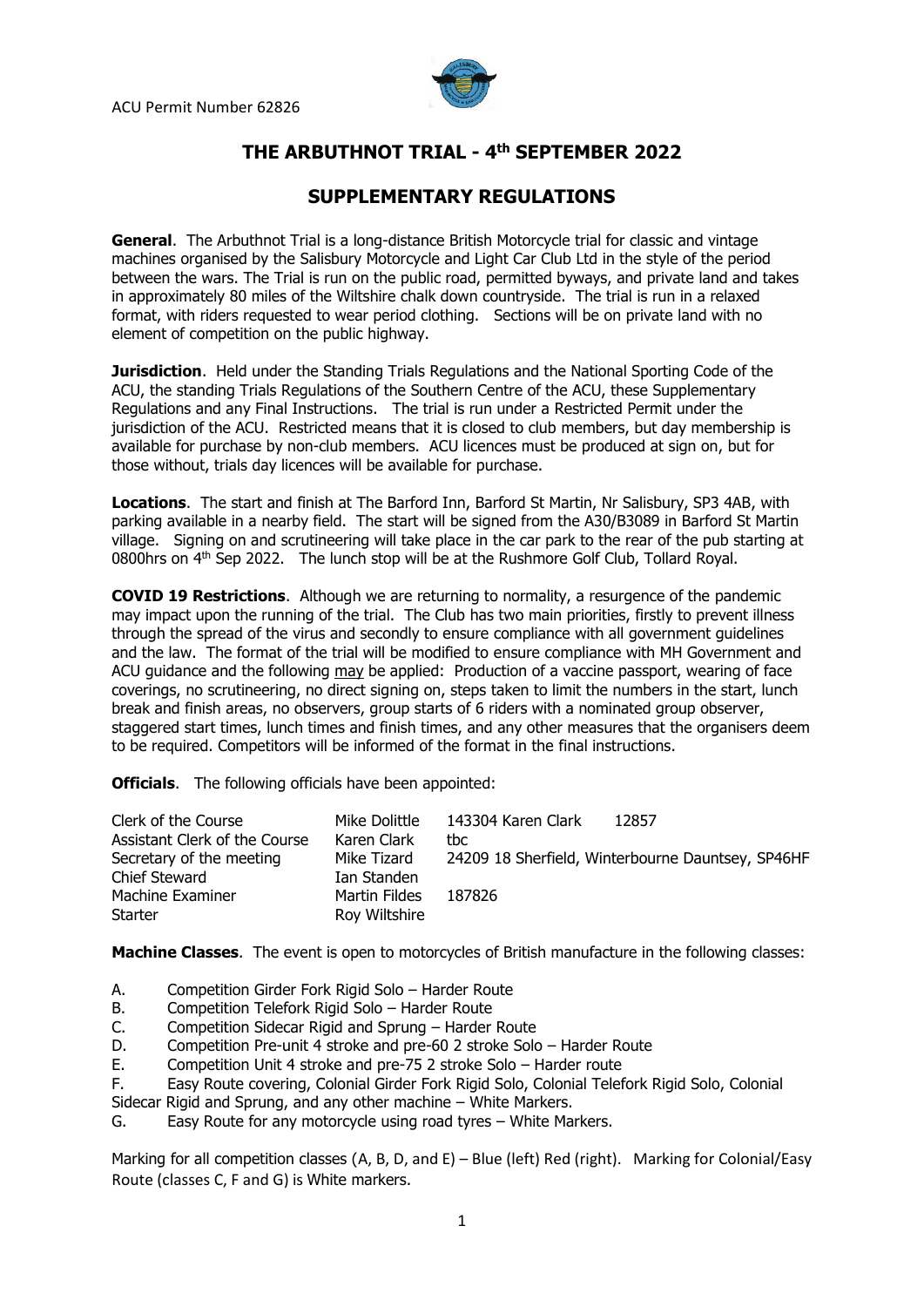

ACU Permit Number 62826

**Starting procedure**. All motorcycles must be examined prior to starting the event. Riders and Passengers must sign on. Motorcycles will depart at 1-minute intervals starting at 0900hrs. Starting times will be issued with the final instructions. Entry numbers are limited to 100 and a voluntary time limit of 7 hours is in place. ACU provided Road Traffic Insurance is in place after signing on and for the duration of the competition only.

**Route**. A route card will be provided and much of the course will be marked. The route takes the riders to outskirts of Salisbury and as far west as Shaftsbury with much of the course on permitted byways linked via private land. The byways are open to other users and caution is required at all times, giving due consideration to other users such as walkers and horse riders. Please be polite, considerate and stop your engines near horses.

**Fuel**. The organisers can no longer provide a refuelling service and the route is being modified to pass close to a garage. If riders decide to carry their own fuel, refuelling activity at the lunch stop must be carried out in the designated refuelling area.

**Lunch Stop.** A 1 hour compulsory break will be imposed at the lunch stop; riders must sign in and sign out.

**Section Marking**. As per ACU Trials Standing Regulations 18. Competition Route – Blue (left) Red (right), Easy Route marked with White markers. Please note if you wish to change class on the day and ride a different route it will be on a no-award basis.

**Penalties.** As per ACU Trials Standing Regulations 22. This is a non-stop trial. In summary 0, 1, 2, 3, 5 and 10 for missing a section or check point. 1 point per minute of lateness after the allotted start time.

**Ties**. Ties will be decided by the special test time(s); fastest wins. Thereafter Trial Standing Regulation 23A applies.

**Protests**. The organizers are determined that the Arbuthnot will continue to enjoy the reputation of a day of enjoyment & friendly sport for classic motorcycles in the company of like-minded enthusiasts. Protests should be accompanied by a fee of £100.

**Results**. The results will be produced as soon as possible after the event. They will be posted on the club website and emailed or posted to competitors.

**Entries**. Entries open on 5 April 2022 and close at midnight on 31 July 2021. The method of entry is by using the ACU Event entry system only.

**Fees**. Solo £33, Sidecar £35, Team £5 each. Fees include club day membership of £3

## **Other points of note**.

**Tyres**. Road legal trials tyres only as per the ACU specification; MX and Enduro tyres are not permitted. A separate class is available for motorcycles fitted with road tyres.

**Shadow riders**. Shadow riders are not allowed. These are riders that typically follow the competitors on other motorcycles but are not competing in the trial. They are not permitted on private land and will be stopped. It is important for the future of the trial that this practice is stopped and to that end, if a shadow rider is found to be linked to a competitor, the competitor will be disqualified.

**Awards.** Awards will be given for the winner and runner up in each class. There will also be awards for the greatest combined age of rider & machine minus the loss of marks, and for the best lady rider.

**What to expect**. The Arbuthnot trial aims to bring likeminded motorcyclists together for a day's ride in the beautiful Wiltshire countryside, while testing themselves and their machines in a competitive